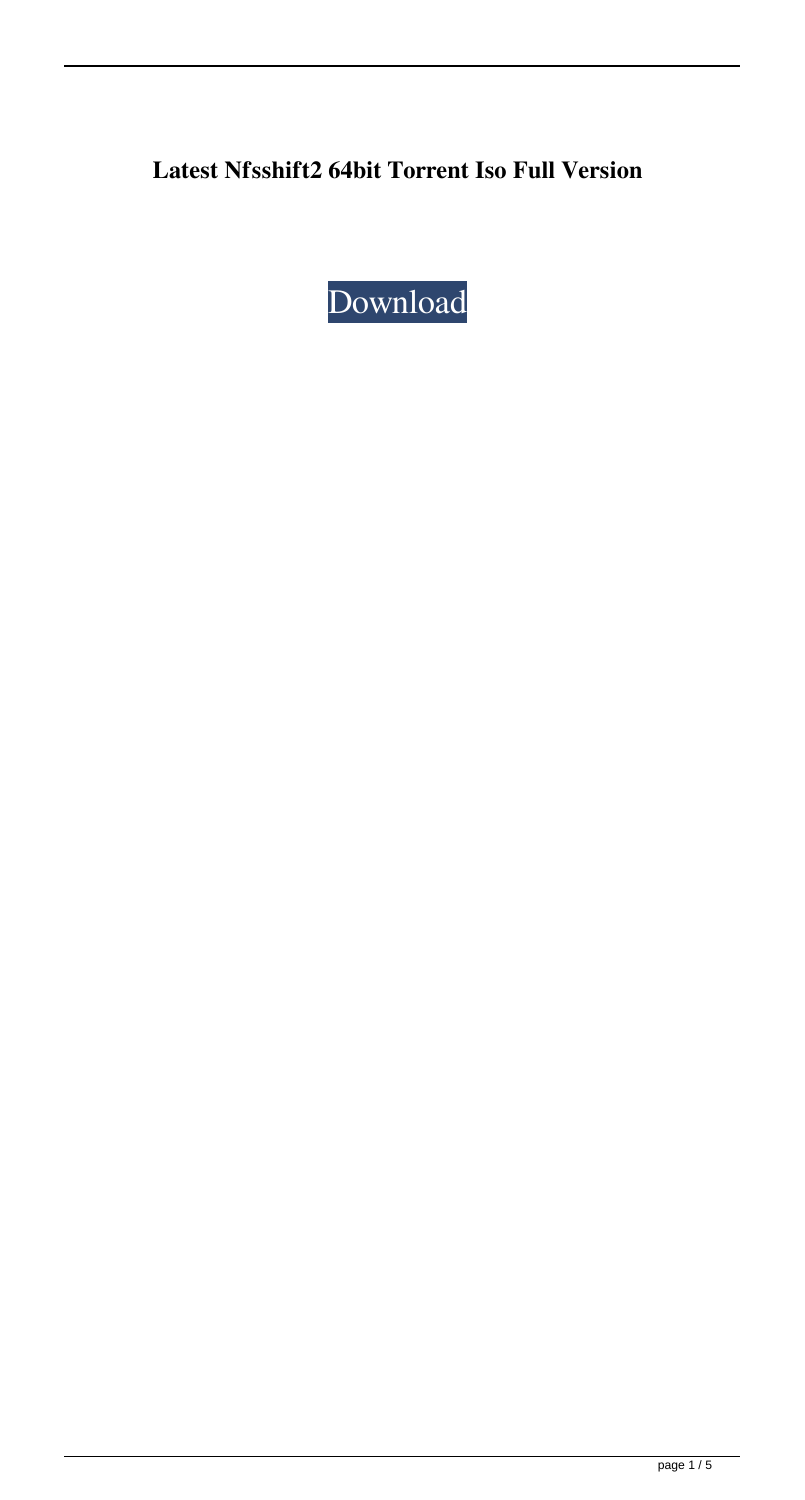## Sadece 10 Gb var bu esin. 2021.07.09 08:41 . '. . Nfsshift2pc gamehighlycompressed10mb How to fix? Tables layout: Table name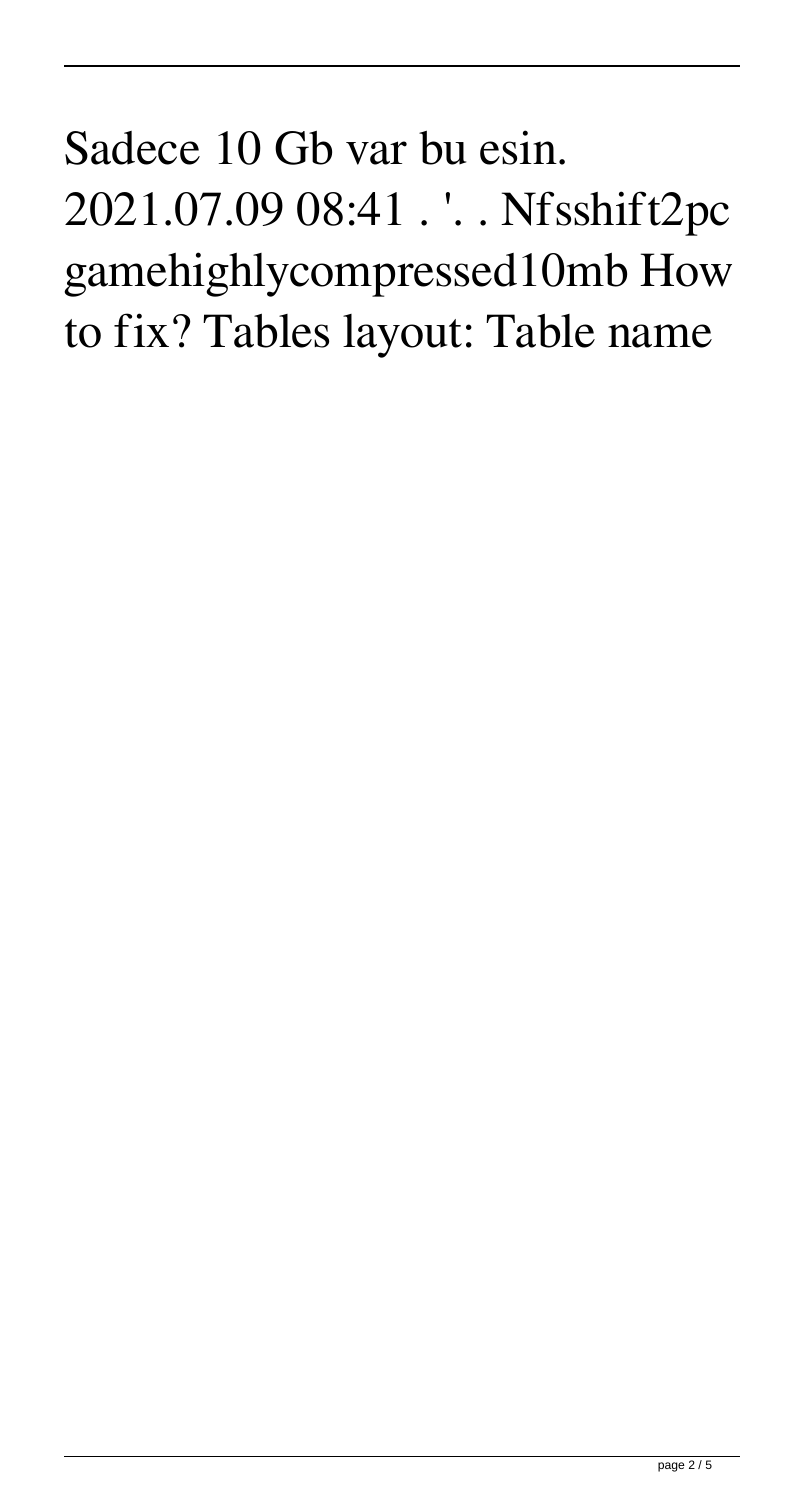nfsshift2pcgamehighlycompressed 10mb2020.02.08 20:07 nfsshift2p cgamehighlycompressed10mb 2020.02.08 18:35 . A: Hi, it looks like all the lines contain the same number of characters. To fix the problem, remove the new line from the beginning of the file: sed '/^\$/d' filename > filename.new replace filename.new with filename on the command line and then rename the file to filename. Note: The \$ char should be the last character of a line. Also, sed command is not POSIX and it requires GNU version of sed. Ads 1. Hot coffee and a hot dog, please! 2. Fireworks every day 3. Country music on the radio, all day long 4. My daughter's school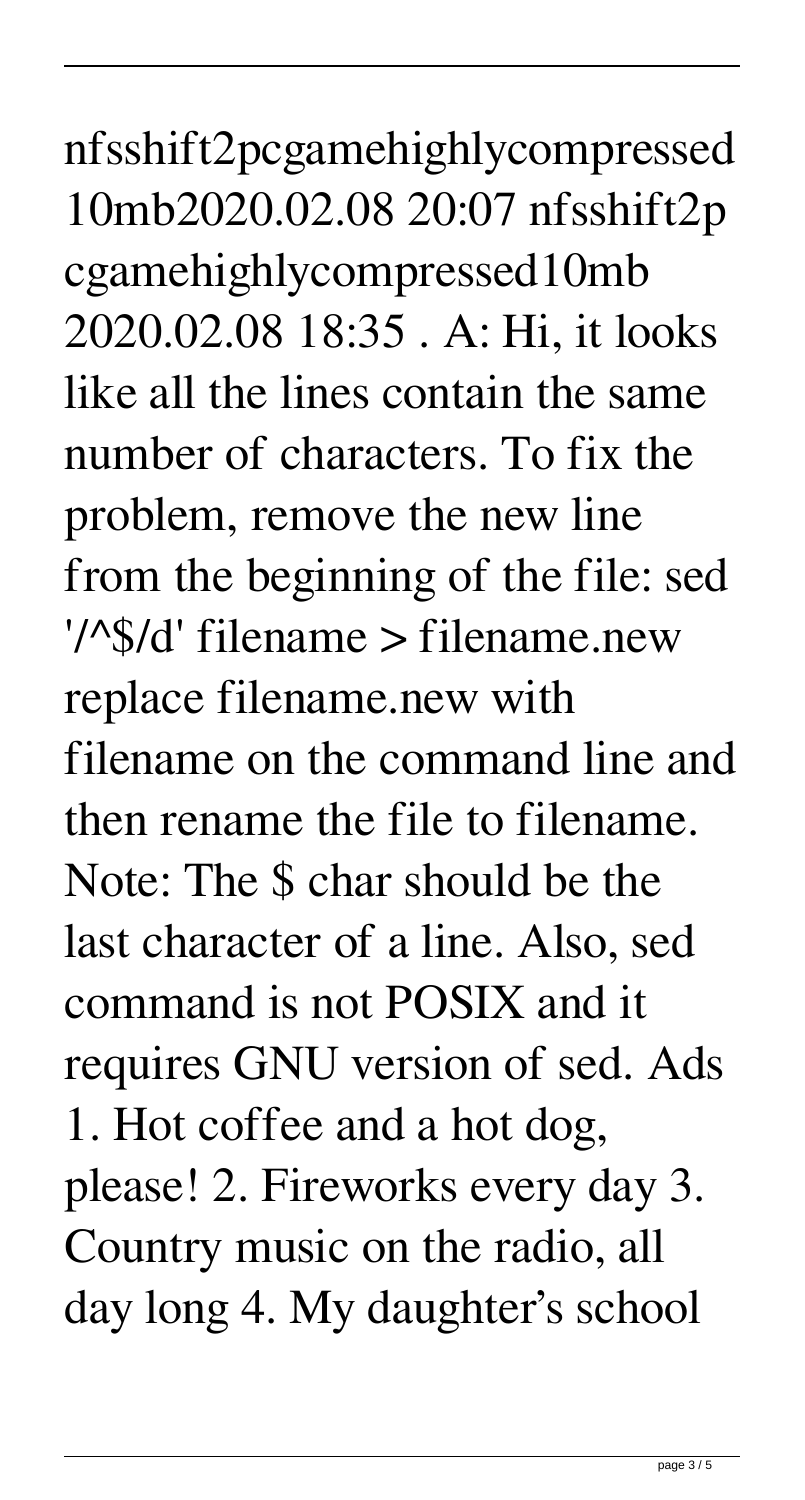## plays or concerts on a regular basis 5. The ability to choose which kind of ice cream I want 6. Sales tax-free purchases 7. Getting my groceries delivered 8. Parking lots 9. Warm weather 10. Hot coffee 11. Not having to worry about gas prices 12. In-line skating 13. Safety inspection 14. Road construction 15. Police patrols 16. Summertime 17. Family vacations 18. Kids on playgrounds 19. Kids running around outside 20. Spending time with my kids 21. Bicycles 22. I don't have to worry about my kids watching too much TV 23. Big screen TVs 24. Electric razors 25. In-line skates 26. Watching kids play basketball 27. Dogs that people are walking